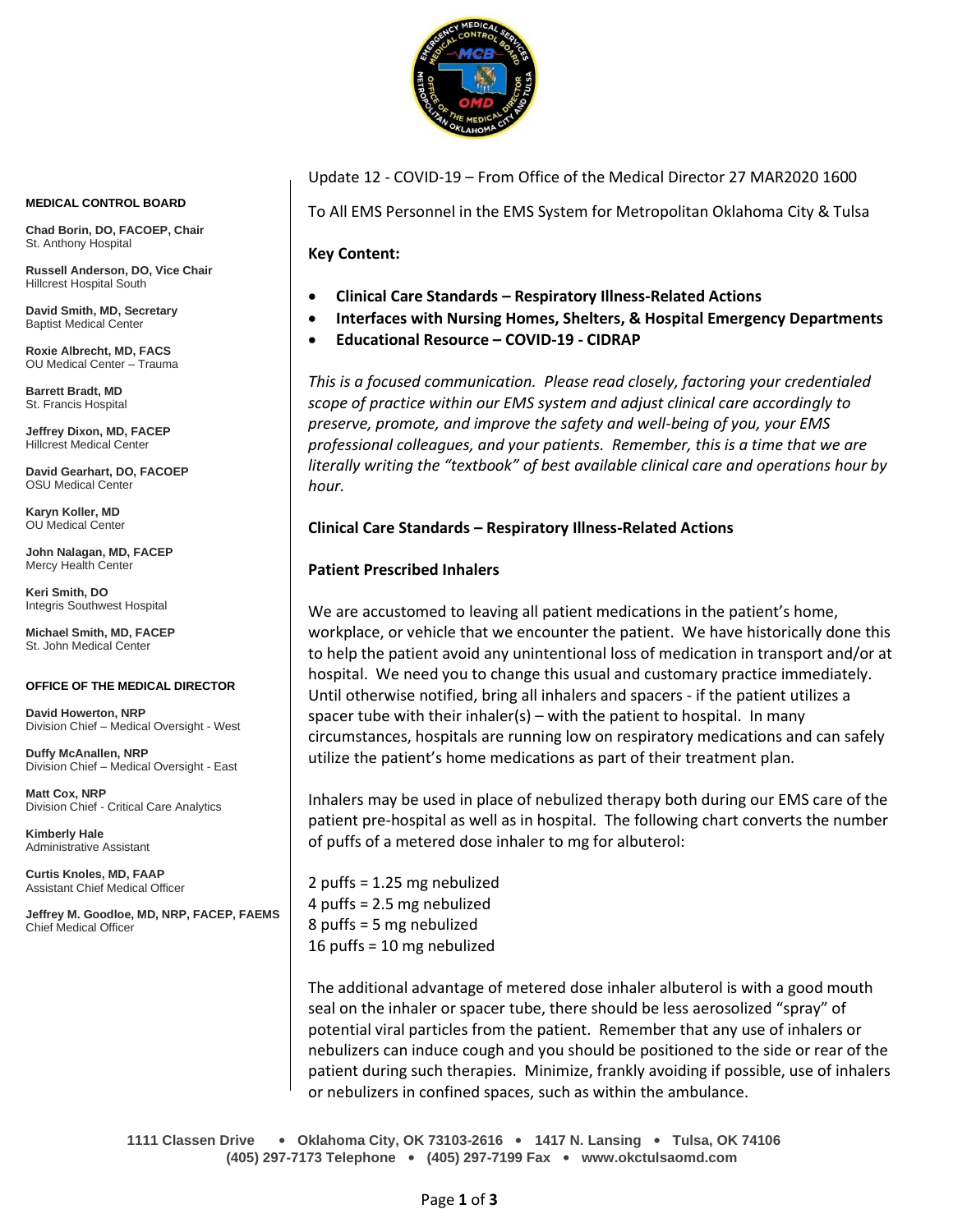Continue to minimize use of nebulizers if at all clinically able and safe for the patient.

# **Patients on Home Ventilators**

While a very small percentage of patients we encounter are on home ventilators, this represents a particularly vulnerable set of patients in this era of COVID-19, caused by the SARS-CoV-2 coronavirus. You already know the implications for the challenges ahead in scientifically estimated need for ventilators compared to typical availabilities of ventilators within the metropolitan Oklahoma City and Tulsa areas. Any home ventilator that size permits, bring that patient's home ventilator with them to hospital. Likely, during hospital care, that will prove the patient's ventilator used. There may be home ventilators of a size that logistics do not permit transport in an EMS system vehicle. If so, simply inform the treatment team at hospital that all best efforts were expended in bringing such device.

# **Filter Vents on Mechanical Ventilators – used in ventilator or NIPPV mode – in bag-valve-mask/airway circuits and on nebulizers.**

Utilize filter vents when at all possible to reduce possible viral load in any respiratory treatment circuit. EMSA materials management has recently ordered what was termed a significant quantity of these. Correct usage involves three on the mechanical ventilator as detailed per EMSA Clinical Services training recently. See also pictures below for placement in BVM and on nebulizer tubes:



The manufacturer specifies 99.7% viral particle filtering and 99.9% bacterial particle filtering with these devices. We are currently awaiting in writing a response from the manufacturer to confirm they believe based upon the known size of the SARS-CoV-2 intact virus that it is filtered or "caught" by the filter to avoid it in the exhalation stream. We do believe these filters will increase your safety when working with patients requiring airway management.

## **Interfaces with Nursing Homes, Shelters, and Hospital Emergency Departments**

This is an incredibly dynamic time. Just as we are continuously evaluating measures that we can take for your safety while delivering excellent clinical care to patients, so are our partner facilities. We anticipate, and frankly expect, growing cooperation from nursing homes and shelters in moving ambulance transport patients to entry/exit doors or even outside, weather permitting. Realize that there will continue to be some patient conditions that prevent the best of intents for facility staff to meet this expectation. Work courteously with staff and notify your operational supervisor of issues you may encounter. Collectively, we will make honest efforts to follow-up with facilities to see what additional cooperation can be gained. Please also remember that care capabilities within the typical nursing home is quite limited

**1111 Classen Drive** • **Oklahoma City, OK 73103-2616** • **1417 N. Lansing** • **Tulsa, OK 74106 (405) 297-7173 Telephone** • **(405) 297-7199 Fax** • **www.okctulsaomd.com**